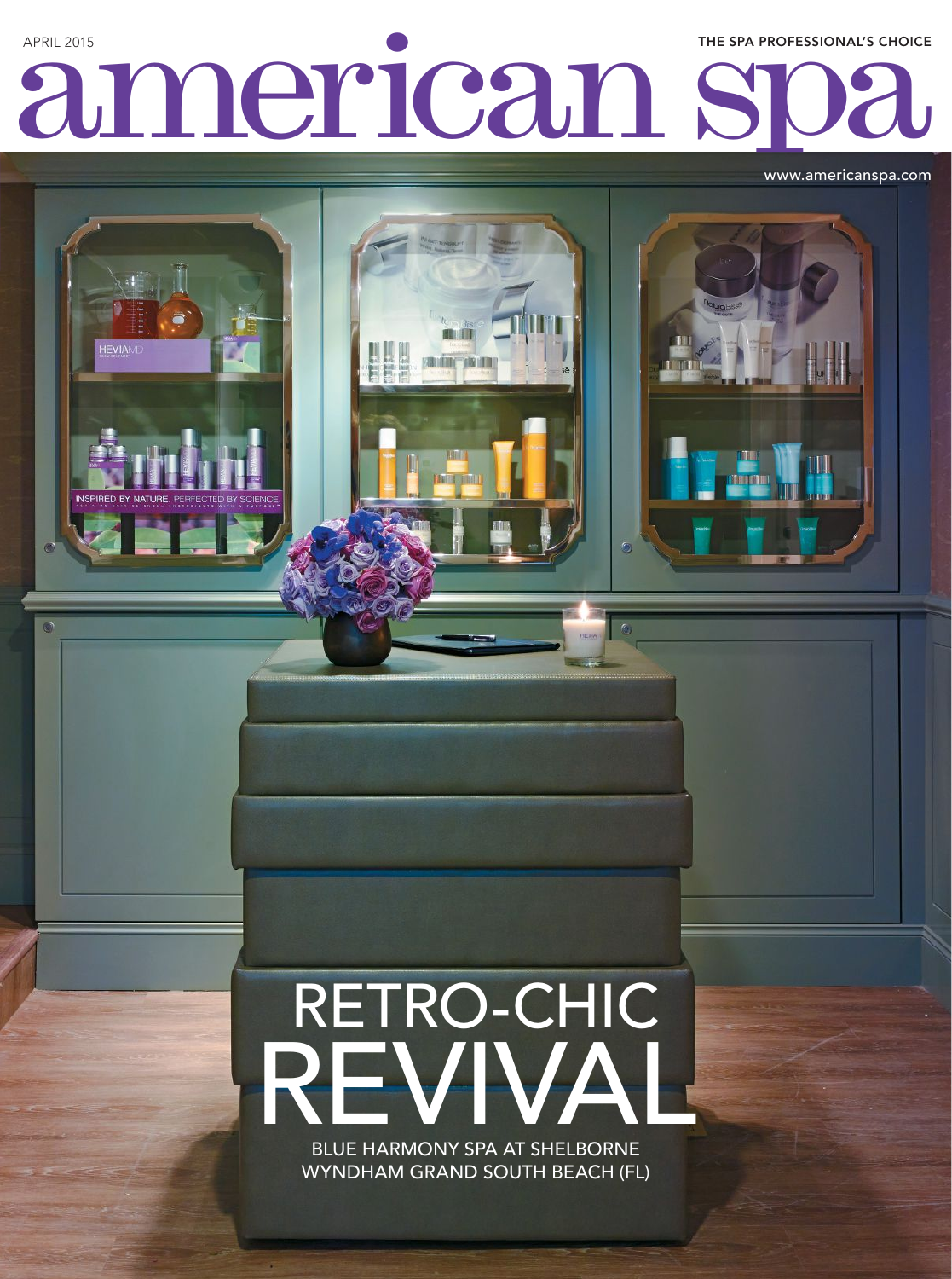### Score One for Sustainability



EACH MONTH, *AMERICAN SPA* PROVIDES A plethora of business-building benefits, thanks to excellent articles and innovative ideas. This month, in honor of Earth Day and our annual Green Issue, I'm particularly proud of one new benefit we provide. We've teamed with the Green Spa Network (GSN) to offer you a sample of their incredibly useful Sustainability Assessment Tool. Generally, this is a tool reserved for members of the GSN, but they've generously provided our readers with a mini version in "An Eco Analysis," on page 60. But the advantages don't end there. In addition to this mini survey, as a reader of *American Spa*, you have invaluable access to the more in-depth and personalized Sustainability Status Report and a Greening Toolkit. So be sure to read our story, and visit [www.greenspanetwork.com/americans](http://www.greenspanetwork.com/american)pa to access the information, tools, and action plans to help green your spa.

And that's just the start of our eco-endeavors this month. Get the lowdown on the efforts that manufacturers are making to be more eco-friendly to benefit both their products and the environment in "Green Thumb," on page 66. Plus, learn what other spas are doing to green their menus in this month's environmentally focused Radar and Menu sections, starting on page 77, and take a look at some of the hottest natural products in Spotlight, starting on page 109. While it's not always easy—or affordable—to be as green as you might like when it comes to your spa, we hope that this issue will help you take some sustainable steps. Your clients, your staff, your community, and your planet will thank you!

Best Wishes,

Julie Keller Callaghan

Julie Keller Callaghan Editor-in-Chief/Publisher jkeller@questex.com

## Both ingested and applied topically, tea is a healthy treat.

FUN FACTS A snapshot of things I learned in this issue.*—J.K.C.*

Tea sure is tempting. More than **158 million Americans drink it** on any given day. PAGE 28

Look out Facebook! Instagram has 300 million users, a total of 30 billion photos shared, and an average of 70 million photos shared per day. PAGE 40

When he and his wife, Enid, founded Canyon Ranch (Tucson, AZ) in 1979, Mel Zuckerman liquidated every asset he had to get it off the ground. Talk about an excellent investment! PAGE 54

#### EDITOR INSIGHT

I recently visited the The Spa at Mandarin Oriental, New York to experience its latest offering, The Jade Stone Facial. While I expected general skin rejuvenation with a side of relaxation, what I discovered was an insider's secret to healing acne. My esthetician explained how one portion of the carved jade stone was ideal for treating pimples and even clearing out stubborn congestion brewing below the skin's surface. By gently and repeatedly working one corner of the stone over trouble spots, she used the physical manipulation to get the toxins flowing to kick-start healing and clear my skin. Its effectiveness is catching on, as she sees spa-goers suffering from acne coming in and specifically asking for the facial to find relief. Do you believe a stone has the power to banish blemishes?*—Jennifer Nied*